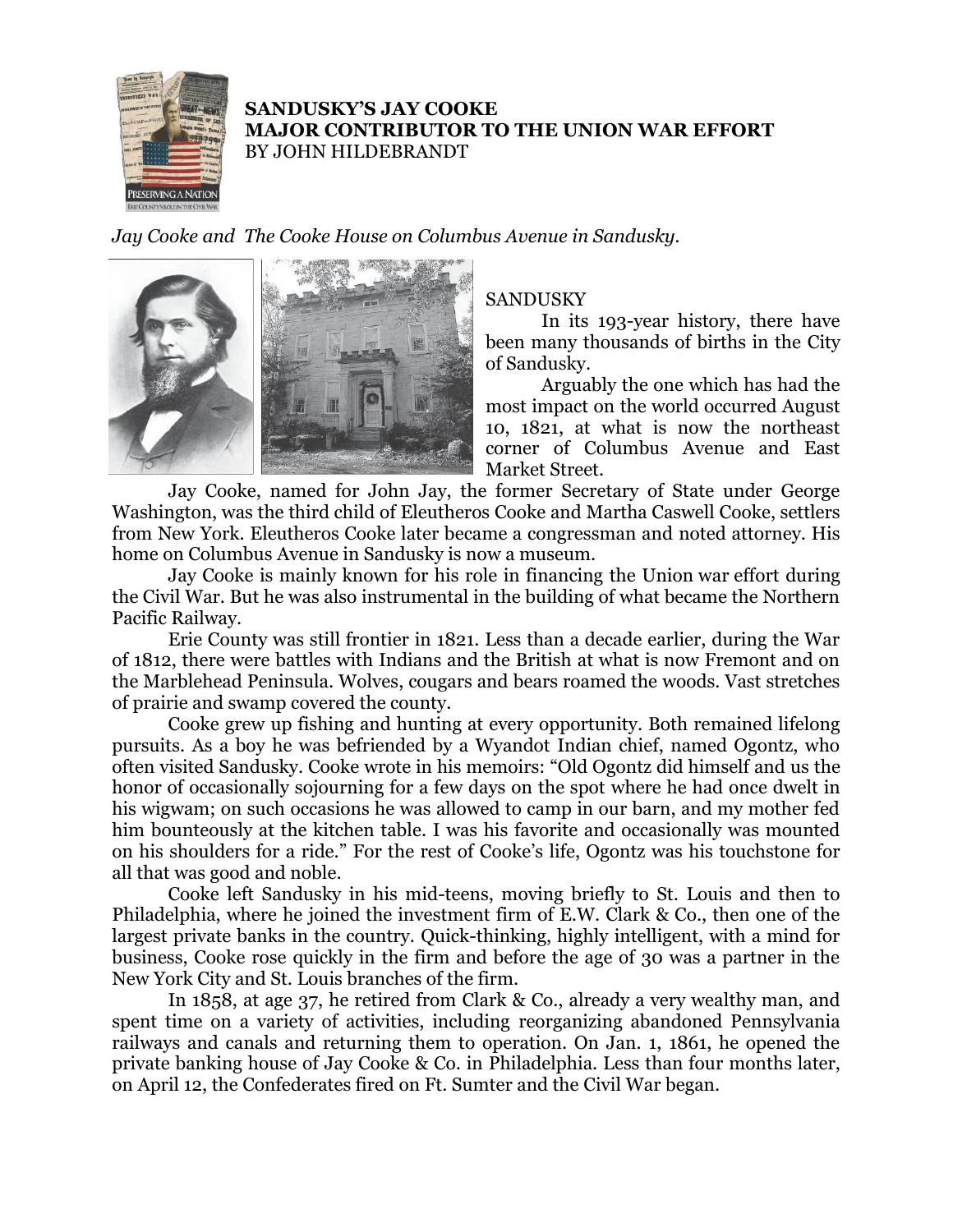Wars are expensive as well as bloody. The struggle to find a way to pay for the means of war, both human and material, is not an easy one. For both the Confederate States of America and the United States of America it was a constant battle to generate sufficient funds to pay for the war effort.

However, it turned out the Union had a remarkable weapon in the financial war: Jay Cooke.

Governments have three basic options for paying for war: print money; increase existing taxes or create new ones; and borrow money. The U.S. government did all three (the first U. S. income tax was adopted during the Civil War), but the lead strategy was to borrow.

Cooke was well connected in Ohio politics. His father had been a congressman, and his younger brother, Henry Cooke, was a newspaper publisher and close friend of Salmon Chase, Lincoln's first Secretary of the Treasury. Chase had the daunting task of trying to figure out a way to pay for the war. By 1862 it was obvious the war was going to be a more expensive task than originally predicted.

The younger Cooke helped get his older brother the order to handle a \$2 million bond issue for Secretary Chase, which Jay handled quickly and efficiently, selling the bonds to a group of Philadelphia bankers. A short time later, Cooke accompanied Chase to New York City where he helped him raise an additional \$50 million from bankers. This was a big deal for the time, but Chase and others in the government quickly realized they had to find a way to raise much more money. The war had given the Federal government an insatiable need for money.

Impressed with Cooke's selling skills and financial knowledge, Chase authorized Cooke to be the exclusive agent for the sale of \$500 million so-called "Five-twenty" bonds, which were callable in 5 years and matured in 20 years. They paid 6 percent interest, in gold.

Jay Cooke had reached his moment in history, and he took advantage of it. He created what in the 20th century would be called "bond drives."His strategy for selling bonds was to target the ordinary citizen, something that had never been done before. He convinced the Treasury to issue bonds in denominations as low as \$50.

Cooke relied on two tools of modern marketing: advertising and direct sales. He invested heavily in newspaper advertising throughout the North, both big cities and small towns. He was not above arm-twisting to convince editors of these newspapers to write articles extolling the benefits of buying government bonds. In addition to newspaper advertising, he distributed pamphlets, put up posters and passed out handbills by the millions.

Cooke also hired an army of salesmen, probably 2,500 or more, scattered across the country. He sent them to every town and hamlet in the North, even to remote mining camps in the West. Their sales target was the ordinary citizen, farmers and tradesmen and small businessmen. They appealed to their patriotism, to their belief in the sanctity of the Union, to the future of the country.

The strategy worked. Before the Civil War far less than 1 percent of the population had owned any kind of security. Jay Cooke sold bonds to about 5 percent of the Northern population. It was an amazing accomplishment. He had demonstrated to the American financial community the importance of the small investor. The financial world was never the same again.

The massive bond drives of World War I and World War II were essentially replays of the strategies Jay Cooke pioneered in the Civil War.

In early 1865, when the government was having trouble selling a new bond issue, Cooke was again asked to help. He sent out his army of salesmen and geared up the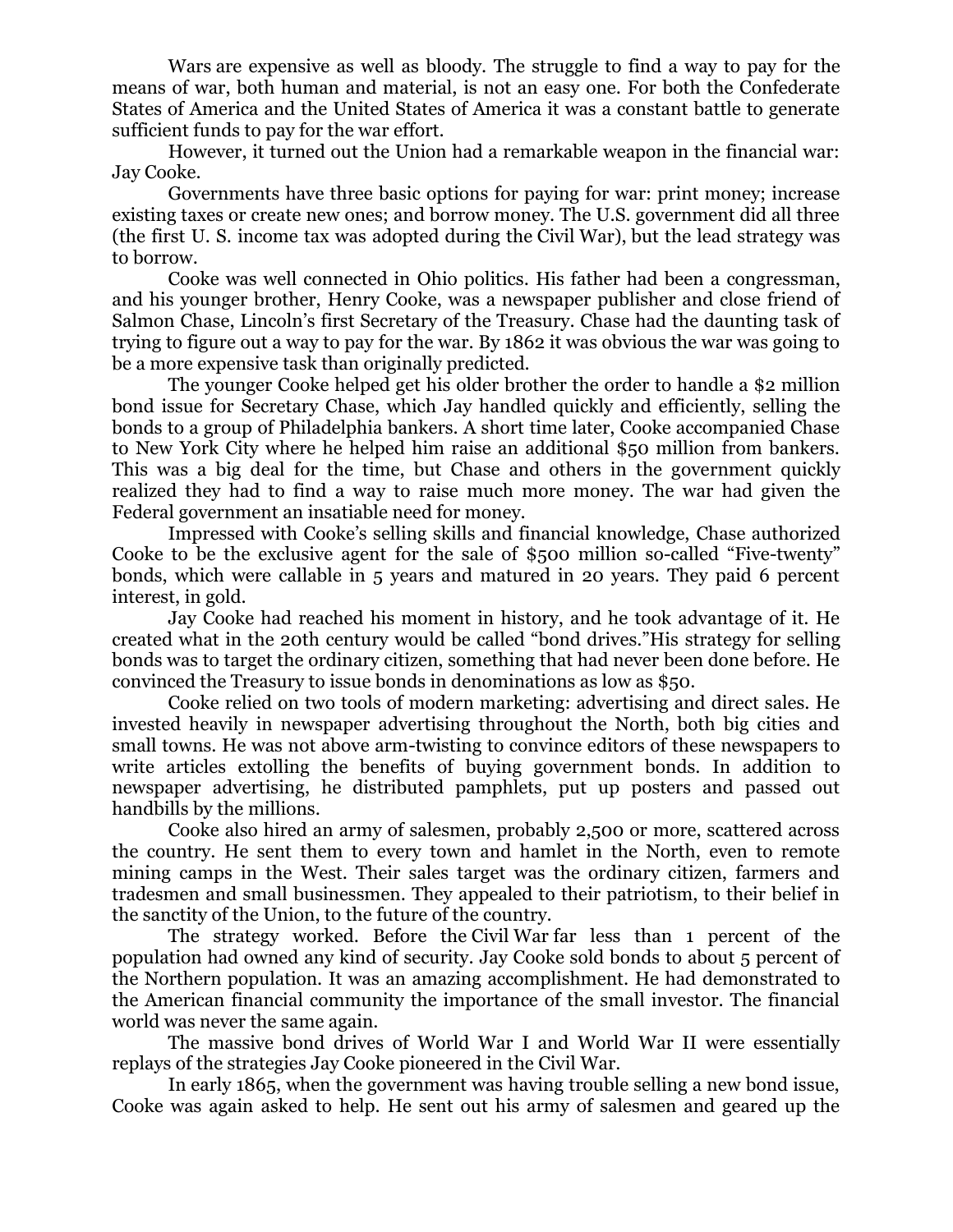advertising machine and sold three series of notes raising\$830million,allowing the Union soldiers to be supplied and paid during the final months of the war.

Cooke's firm earned some \$4 million for marketing these bonds, but the commission worked out to only three-eighths of one percent. Cooke had to pay all his expenses out this amount, which included advertising and commissions for his sales force.

General U. S. Grant reportedly said of Jay Cooke shortly before the final victory at Appomattox: "Tell him that it is to his labors more than those of any other man that the people of this country owe the continued life of the nation."

The North raised two thirds of its revenues for the war by selling bonds.

The downside, of course, was a dramatic increase in the national debt. The North put much of the cost of the war on the future. In 1865, when the war ended, the debt stood at \$75 per person, a height it would not reach again until World War I.

Cooke wrote a pamphlet in 1865 entitled How Our National Debt can be Paid: The Wealth, Resources, and Power of the People of the United States. It was widely circulated in financial circles. In brief, Cooke argued that our economy, given the two primary drivers of population growth and a wealth of natural resources, would provide the revenues needed to retire the debt. He was right, of course.

In terms of political conviction, Cooke was a solid Republican. He believed in the Union cause and was strongly anti-slavery. He describes in his memoirs how his father sheltered escaped slaves in the family barn on their way to Canada.

Cooke was also a deeply religious man. He spent a great deal of time with clergymen, and his correspondence, including his diaries, is filled religious references. In 1866, when General William Sherman stopped by his Gibraltar home unannounced on a Sunday, Cooke refused to meet with the general because it would profane the Sabbath. He donated funds for the building of a number of Episcopal churches, and one of his sons became a Presbyterian minister. He regularly tithed 10 percent of his income to religious and charitable causes. He and his wife, Dorothy Elizabeth, had eight children, and by all accounts he was a happy and devoted family man.

In 1865, Cooke began building what would become one of the largest homes in America in the rolling hills north of Philadelphia. Named Ogontz, in honor of the Wyandotte Chief whom Cooke so much admired, the estate cost \$1 million and covered 145 acres. It was five stories high with 52 ornately decorated rooms, including a conservatory, Italian gardens and other blandishments. For the next seven years Cooke entertained the royalty of America at Ogontz: President Ulysses S. Grant, foreign dignitaries, fellow financiers, even a gathering of Sioux and Cheyenne Indian chiefs.

During the Civil War, Cooke purchased Gibraltar Island in Put-in-Bay Harbor, and built a home there called Cooke's Castle. It became his summer retreat. Today the island and the home are part of The Ohio State University's Stone Laboratory.

Cooke was one of the wealthiest men in America. The phrase "as rich as Jay Cooke" was part of the common vernacular.

Cooke's post-Civil War life focused on a dream to build a railroad across the northern U.S., from Duluth, Minnesota to Tacoma, Washington. Railroads were a sexy but risky business in the 19th century—the rough equivalent of the computer/ internet businesses today. Cooke was convinced of the project's potential, and in 1870 his banks underwrote the bonds to finance the Northern Pacific Railway from Duluth to Bismarck, N.D. Troubles with the Sioux Indians, weather problems, and other issues proved to be major obstacles and in early 1873, when the national economy turned downward and investment markets dried up. Cooke's banks could not meet the demands of their depositors, and in September the New York office of Jay Cooke and Company closed.